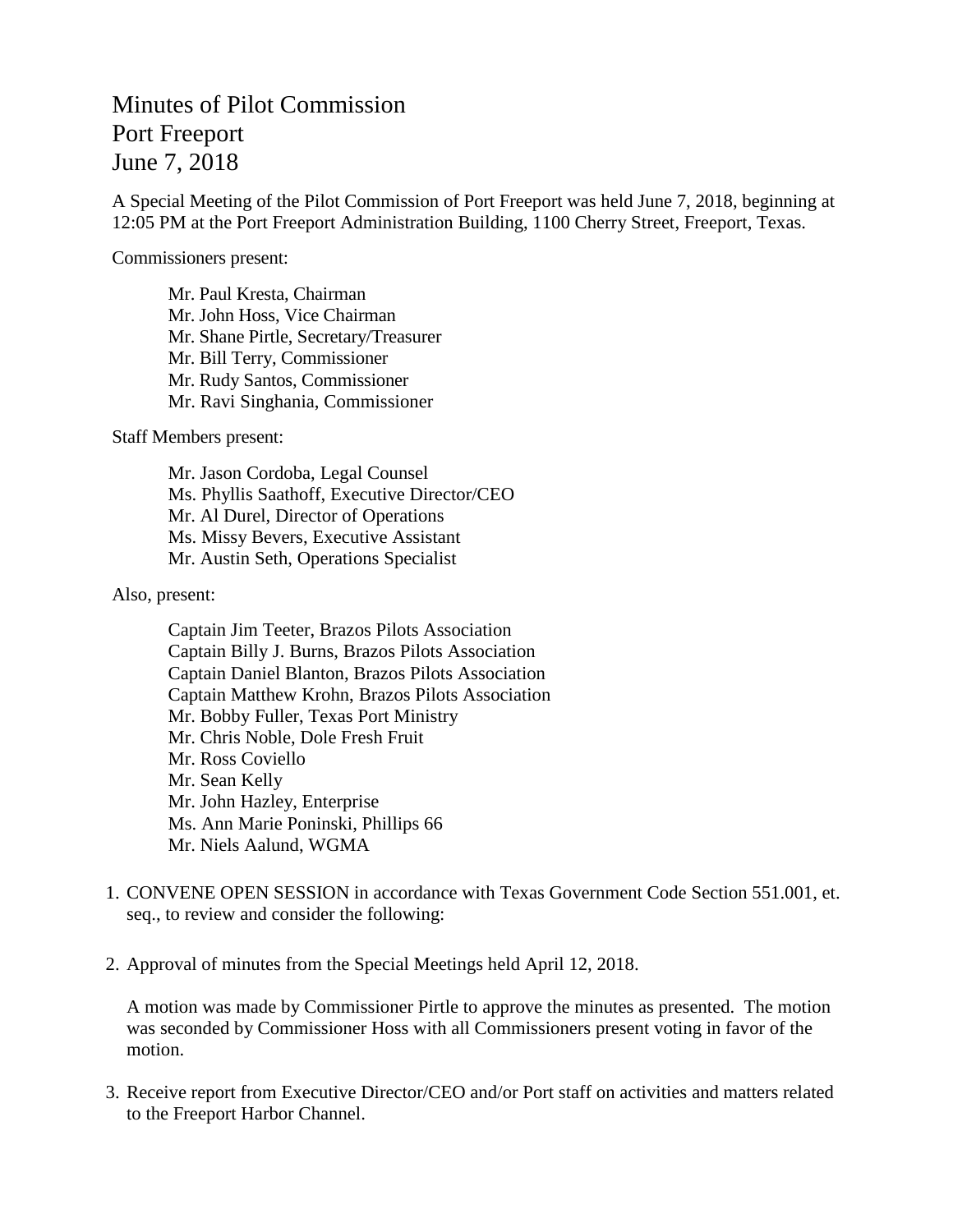Ms. Saathoff reported the Port Commission entered into an agreement with Locus LLC to provide programming for the simulator at the San Jacinto College Maritime Facility for the Freeport Harbor Channel. This program will be available for use by the Pilots and others as a training tool to simulate activities in the channel. Commissioner Kresta requested an update on the lighting of the channel. Ms. Saathoff stated that at this time, all updates have been completed that can be done with lighting. Captain Blanton added the only outstanding lights are the ones inside the Dow Thumb. These will be addressed after the Freeport Harbor Channel Improvement Project is complete.

4. Receive update from the Brazos Pilots Association regarding pilot boat construction, year-todate vessel traffic, pilot boat fee collection and expenditures and other pilot matters.

Captain Burns reported the traffic is about 2% down from this time last year. The channel saw 766 movements the first two quarters of last year, and down to 751 this year. Traffic is not expected to increase until LNG comes online. He also reported the year-to-date pilot boat fees collected is \$130,000 and the account balance is \$210,000. The Pilots average approximately \$25,000/month on boat fees and continue making interest-only payments. Captain Blanton shared a picture of the new pilot boat under construction. The production schedule still shows completion the first week of December however, Captain Blanton is hopeful it will be completed in November.

5. Receive update from the Freeport Harbor Working Group.

Ms. Ann Marie Poninski reported the working group was tasked with coming up with a pilot dispatch. The Group decided we needed more than just a pilot dispatch, we needed a vessel traffic information service which includes vessel surveillance, monitoring environmental conditions, data management and communications as well as the personnel to manage that. The group is working through all the details of these items. Commissioner Hoss inquired about the timeframe of these items. Ms. Poninski stated it will be a phased in approach because the environmental monitors will take time but hope to start implementing in the next few months. The monitoring will include salinity, currents and NOAA Port System.

6. Receive recommendation from the Brazos Pilots Association for the appointment of Deputy Branch Pilots.

Captain Burns stated the Pilots received approximately 18 applications from prospective candidates and interviewed almost 90%. The Pilots feel they have two highly qualified, educated and well-trained individuals who will be a great asset to the organization. Captain Burns asked for the Board's approval of Mr. Ross Coviello and Mr. Sean Kelly as Deputy Branch Pilots.

7. Review and consider selection of Deputy Branch Pilots for the Ports of Brazoria County.

Ms. Saathoff stated staff has reviewed the applicants per the Pilot and Pilotage Rules and Regulations application process.